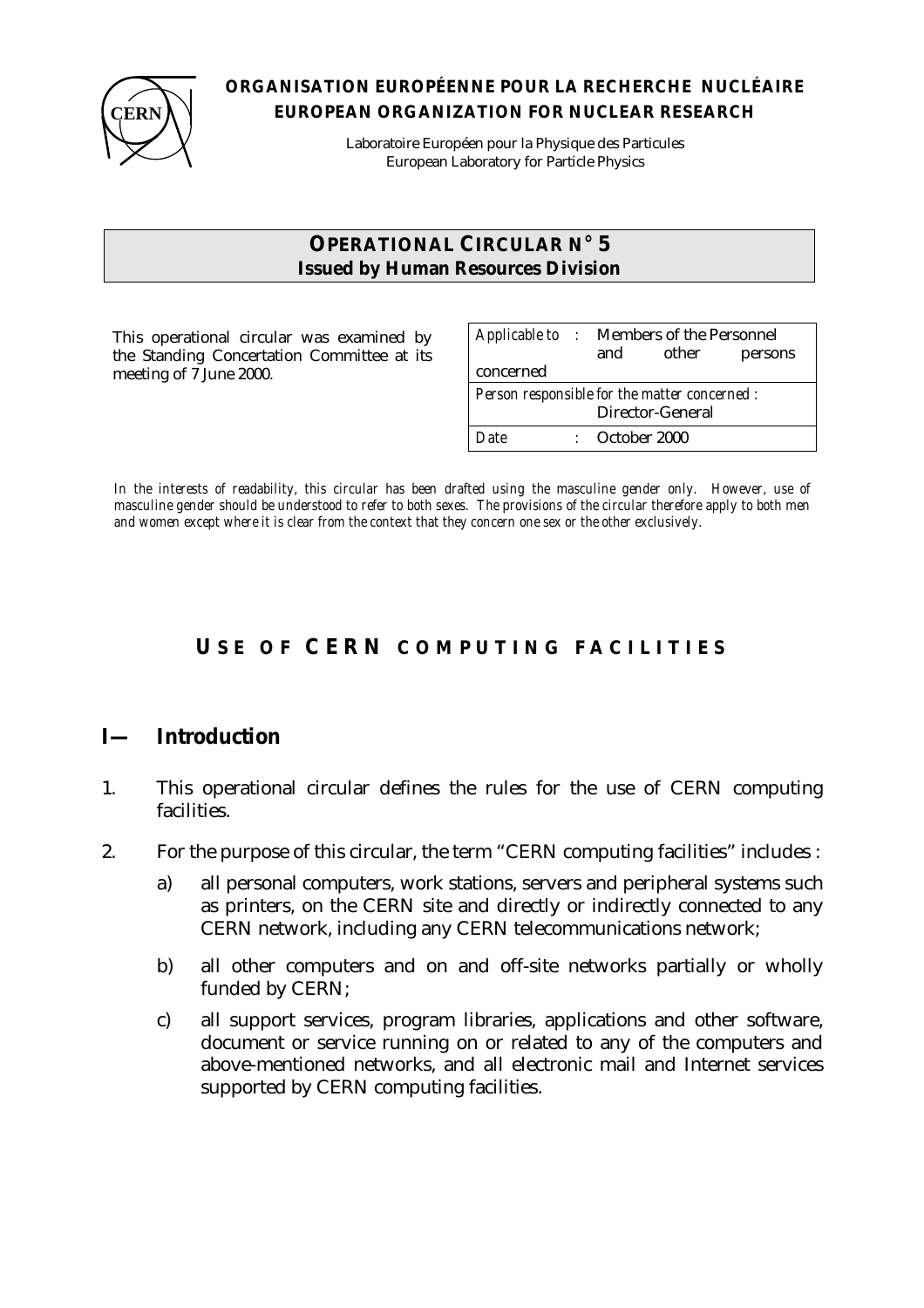- 3. For the purpose of this circular, the term "user" means any person making use of CERN computing facilities.
- 4. Infringement of the provisions of this circular, and in particular any improper or malicious use of CERN computing facilities, may cause material and/or moral damage to the Organization and serious problems for users of these facilities and may jeopardize computer security at CERN.

## **II— Basic principles**

- 5. Authorization to use CERN computing facilities is at the discretion of the Director General.
- 6. CERN computing facilities are intended for the attainment of the Organization's aims. Their use must come within the professional duties of the user concerned as defined by his divisional hierarchy. The scope of personal use of the CERN computing facilities is specified in the Annex.
- 7. The use of CERN computing facilities must cause no material or moral damage to the Organization, nor disrupt their operation.
- 8. CERN computing facilities must be used in conformity with :
	- a) the subsidiary Rules of Use defined in general terms by responsible CERN services, a list of which may be consulted on the following Web page : <http://www.cern.ch/ComputingRules>;
	- b) special instructions which one of these services may draw up in a particular case.
- 9. Although the Organization endeavours to maintain and protect its computing facilities, it cannot guarantee their proper functioning or the confidentiality of information stored by them. CERN therefore accepts no liability for any loss of information or any breach of confidentiality.

## **III— Users' access to accounts and data**

- 10. Accounts, whether single or shared access, may only be used for the purpose for which they have been allocated to the user.
- 11. All accounts must have appropriate access protection, such as account codes or passwords.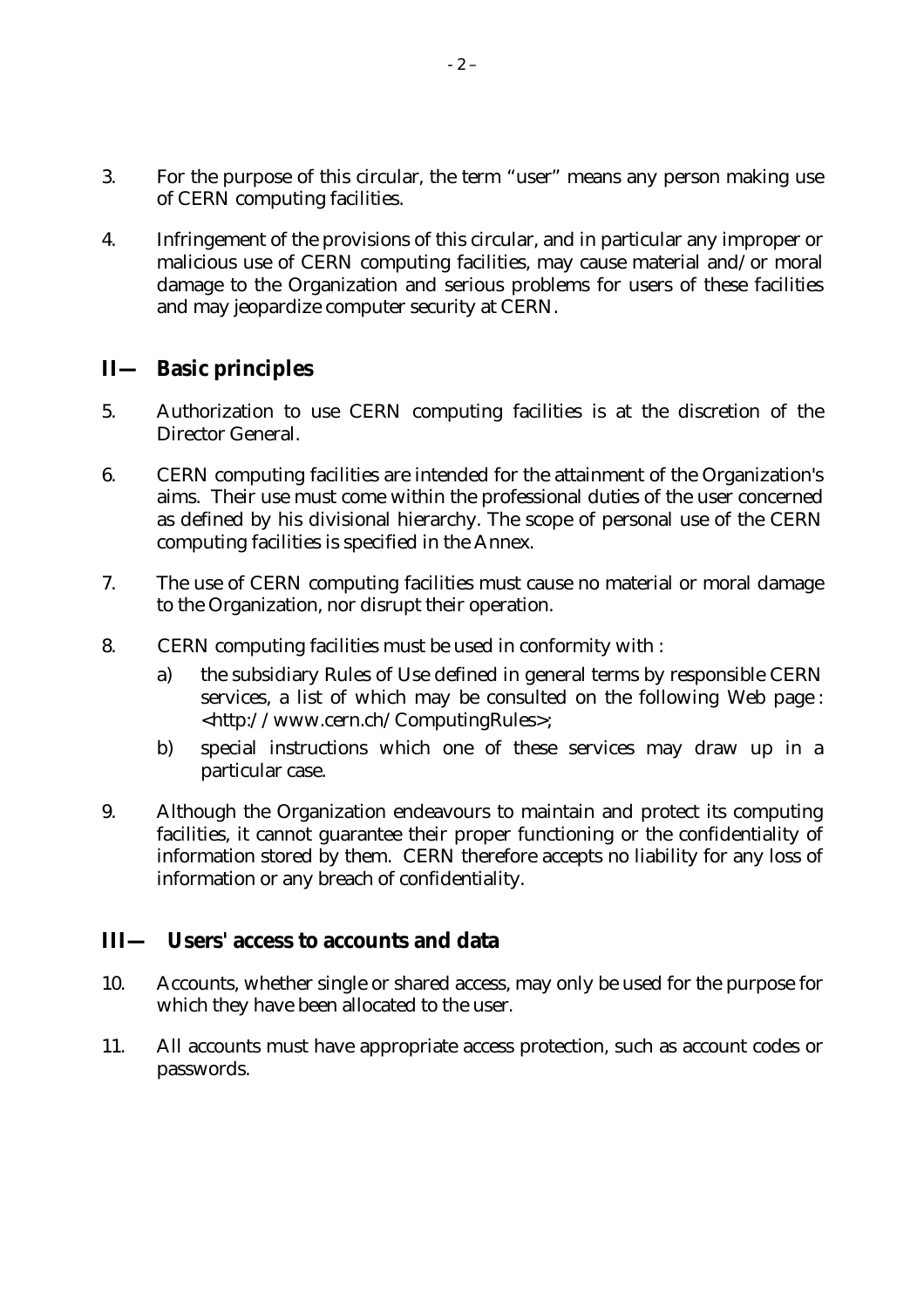- 12. The user shall take the necessary precautions to protect his personal computer or work station against unauthorized access. The user shall also protect details of his personal account, particularly by avoiding obvious passwords and shall not divulge his passwords to any third party, unless expressly authorized by his Division Leader. Upon request from the CERN Computer Security Officer or the service manager concerned, the user shall select a new password.
- 13. If the user has been given an account with privileged access in connection with specific professional duties, he must advise the service manager concerned as soon as those duties no longer require privileged access.
- 14. The user must keep confidential all information obtained from access to CERN computing facilities that the user may reasonably be expected to understand is confidential or sensitive in nature.
- 15. The user shall not seek unauthorized access to accounts which have access protection and shall not, except provided otherwise in §18 hereunder, look for, disclose or exploit any security weaknesses in the CERN computing facilities or use these facilities to do so with respect to any other computing facilities.
- 16. The user must report any unauthorized use of his personal computer, work station or accounts to the CERN Computer Security Officer or the service manager concerned.
- 17. Users shall respect the proprietary rights related to CERN computing facilities, including software copyrights. Infringement of this obligation may constitute a breach of contracts concluded by CERN with outside suppliers of computers, networks, software and services.

## **IV— Third party access to users' accounts and data**

- 18. The CERN Computer Security Officer, the service managers for CERN computing facilities and all persons expressly authorized by the Director-General shall have access to information contained in CERN computing facilities. Such access is subject to the following conditions :
	- a) The above-mentioned persons shall not exchange among themselves information acquired thereby unless it is expressly required for the execution of their duties at CERN.
	- b) Access must always be consistent with the professional duties of the abovementioned persons and is only permitted for :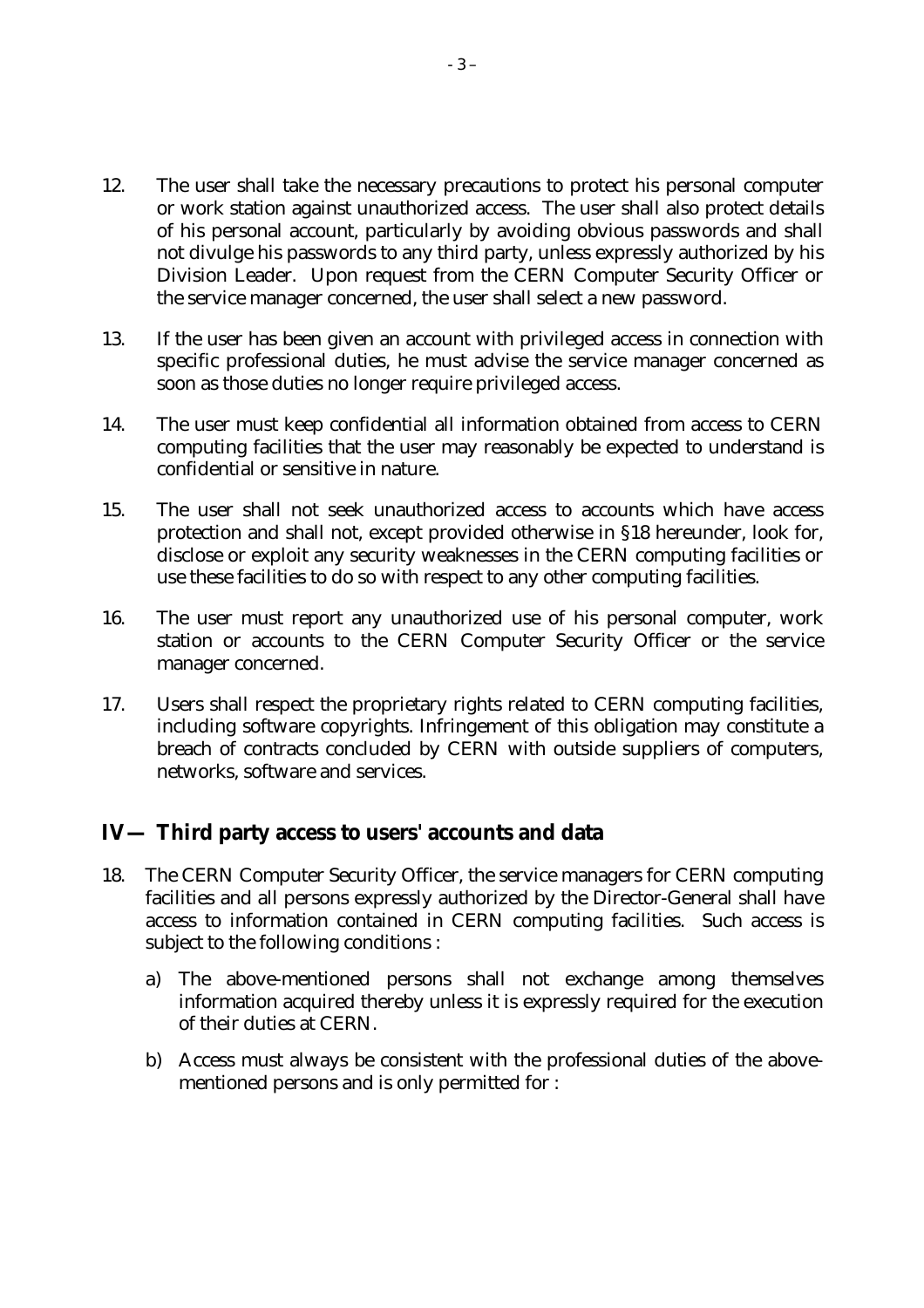- i) the resolution of problems affecting CERN computing facilities, including upgrades or the installation of new facilities;
- ii) the detection of computer security weaknesses or computer security violations;
- iii) the monitoring of resources available to ensure the adequacy of CERN computing facilities;
- iv) the investigation, upon instruction by the CERN Computer Security Officer or Division Leader concerned, of a suspected infringement of this circular by a user;
- v) the reallocation of access to or deletion of accounts when a user's contract with CERN is terminated or when his activities are no longer compatible with the aims of the Organization;
- vi) the normal operations of the organic unit of the user where the absence of the user would seriously interfere with operations.

## **V— Liability and sanctions**

- 19. The user concerned shall be liable for damage resulting from any infringement of the present circular.
- 20. In such cases, and as a general rule, the CERN Computer Security Officer, the division leader(s) concerned or the head of the service concerned shall inform the user concerned and explain the nature of the problem that has been detected or of the infringement that has been identified. If the incident occurs again, the user concerned shall be notified in writing by one of the above persons which of the provisions of this circular have not been correctly applied.
- 21. In the event of repeated infringement following the measures provided for under §20 above, or at any time when justified by the seriousness of the infringement, the Organization may withdraw access rights to CERN computing facilities from the user concerned and/or initiate disciplinary and/or legal proceedings against him.

\* \* \*